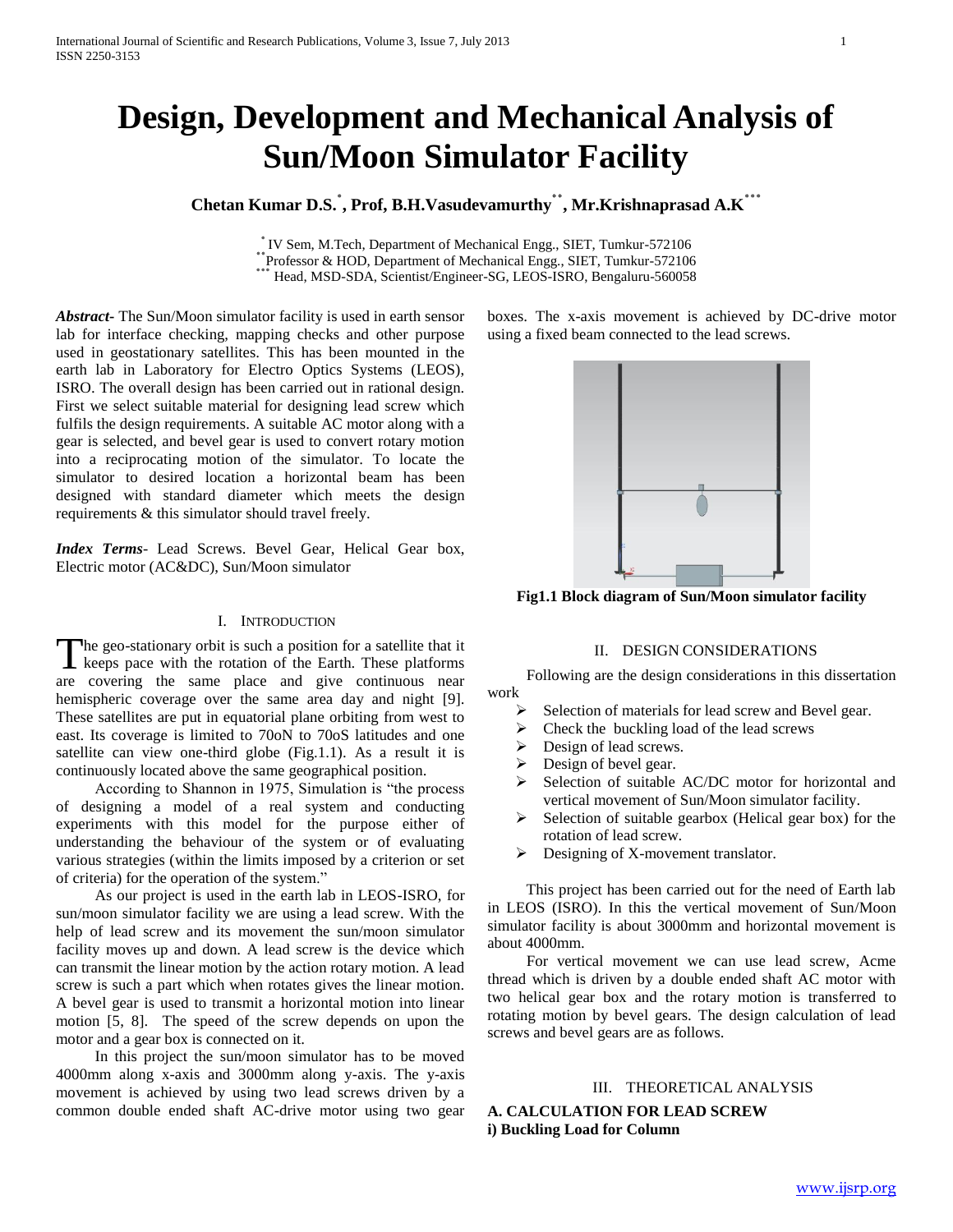International Journal of Scientific and Research Publications, Volume 3, Issue 7, July 2013 2 ISSN 2250-3153

Euler's formula for Buckling, [4]

 $P_{cr}=\frac{\pi^2 CEI}{l^2}$ 

Where  $P_{cr}$  = Critical load in Buckling (N).

 $E =$  Young's modulus (N/mm<sup>2</sup>).  $I =$  Moment of Inertia (mm<sup>2</sup>).  $l =$  length of the screw rod (mm).  $C =$  Factor depends on different end conditions {Table-5 [4]}  $= 4$ 

 $\triangleright$  For the material EN-47 steel, Buckling load is as follows. Given  $E = 210x10^3$  N/mm<sup>2</sup>.

 $\pi 100^2$  $I = 32 = 981.78$ mm.

 $l = 3000$ mm.  $\pi^2$ 4x210x10<sup>3</sup>x981.78  $P_{cr} = 1^2 = 3000^2 = 904.38N$ 

 We select EN-47 steel for lead screw because of its strength for buckling load and cost of the material and availability of the material in the local market.

# **ii) Design of Lead Screw**

 For Acme thread the values [2] that were chosen are shown below which were safe, when the allowable stresses of the screw material is considered.

Consider:

Major diameter (d) =100mm, Minor/Core diameter (d<sub>c</sub>) = 97.5mm,

Weight (W) = 1962N, Pitch (p) = 10,

 $d + dc = 100 + 95.5$ Mean diameter  $(d_m) = \overline{2} = 2 = 97.5$ mm



**Fig 2.1 Form of Acme Thread**

 $a = 0.37p = 0.37x10 = 3.7$ mm,  $h = 0.5p+0.25 = 0.5x10+0.25 = 5.25$ mm,  $\tan \frac{\alpha}{\alpha} = p/\pi d_m = 10/\pi x 97.75 = 0.03$  $= 1.7^0$ .

 The torque to overcome friction at the thread surfaces of the screw is given by [2].

 $tan \alpha + tan \varphi$ T=  $\text{Wd}_{\text{c}}$  [1-tan $\propto$ tan $\varphi$ ]

Where  $\tan \Phi = \mu / \cos \beta$ ,

At  $\beta$  = 14.5<sup>0</sup> and  $\mu$  = 0.15 {Table18.5 [2]}  $\tan \Phi = 0.15/\cos 14.5 = 0.15$ 

Hence torque due to upper screw is given by [2].<br> $0.03 + 0.15$  $T_1$  = 1962x97.5 [1-0.03x0.15] = 34677.44N/mm<sup>2</sup>

Torque due to lower end of the screw is given by [2].

 $T_2 = T_1/2 = 34677.44/2 = 17338.5$  N/mm<sup>2</sup>

Shear stress on the screw due to torque is,<br> $\frac{16T_1}{16x34677.44}$ 

 $T = \pi d_{\epsilon}^3 = \frac{\pi}{\pi 95.5^2} = 19.36$  N/mm<sup>2</sup>

# **iii) Design of Screw Follower**

 The screw follower has the function of moving up and down the thread of the screw depending on the motion of the screw. The screw follower was threaded and it is fixed tom the lead screw. Assuming the screw follower moves uniformly y on both the lead screw, the bearing pressure [2] is given by,

$$
\sigma_b=\frac{\frac{W}{\pi(d^2-d_c^2)n}}{4}
$$

Where  $\sigma_b$  = Safe bearing pressure = 1.5N {Table 18.6 [2]}

$$
n = \frac{1962x4}{\pi (100^2 - 95.5^2)x1.5} = 1.89
$$

Using FOS value of  $1.5n = 1.5x1.89 = 12.25 = 12$  Threads. Height of the screw follower,  $r = n*p = 120$ mm.

Design choice for  $r = 120$ mm.

Shear stress induced in screw was,  

$$
\frac{W}{\tau_s = \frac{1962}{\pi x 123.7 x 95.5}} = 0.148 \text{ N/mm}^2
$$

Shear stress induced in the follower was,<br> $\frac{W}{\sqrt{1962}}$  $\tau_{\text{cf}} = \overline{\text{mrad}} = \overline{\text{m}x123.7x100} = 0.1406 \text{ N/mm}^2$ 

Since  $\tau_s$  and  $\tau_{sf}$  were below the bearing pressure of 18 N/mm<sup>2</sup> [4, 8], Hence design for the screw follower was safe. The tearing strength of the screw follower was [2].

$$
\delta_t = \delta_t / FS = \frac{\frac{\overline{\pi}(D_1^2 - D_0^2)}{1962}}{1962}
$$
  
200/2 =  $\frac{\overline{\pi}(D_1^2 - 100^2)}{4(D_1^2 - 100^2)}$   
D<sub>1</sub> = 100.02mm  
Hence the choice of 120mm is robust and safe.

# **B) DESIGN OF STRAIGHT BEVEL GEARS**.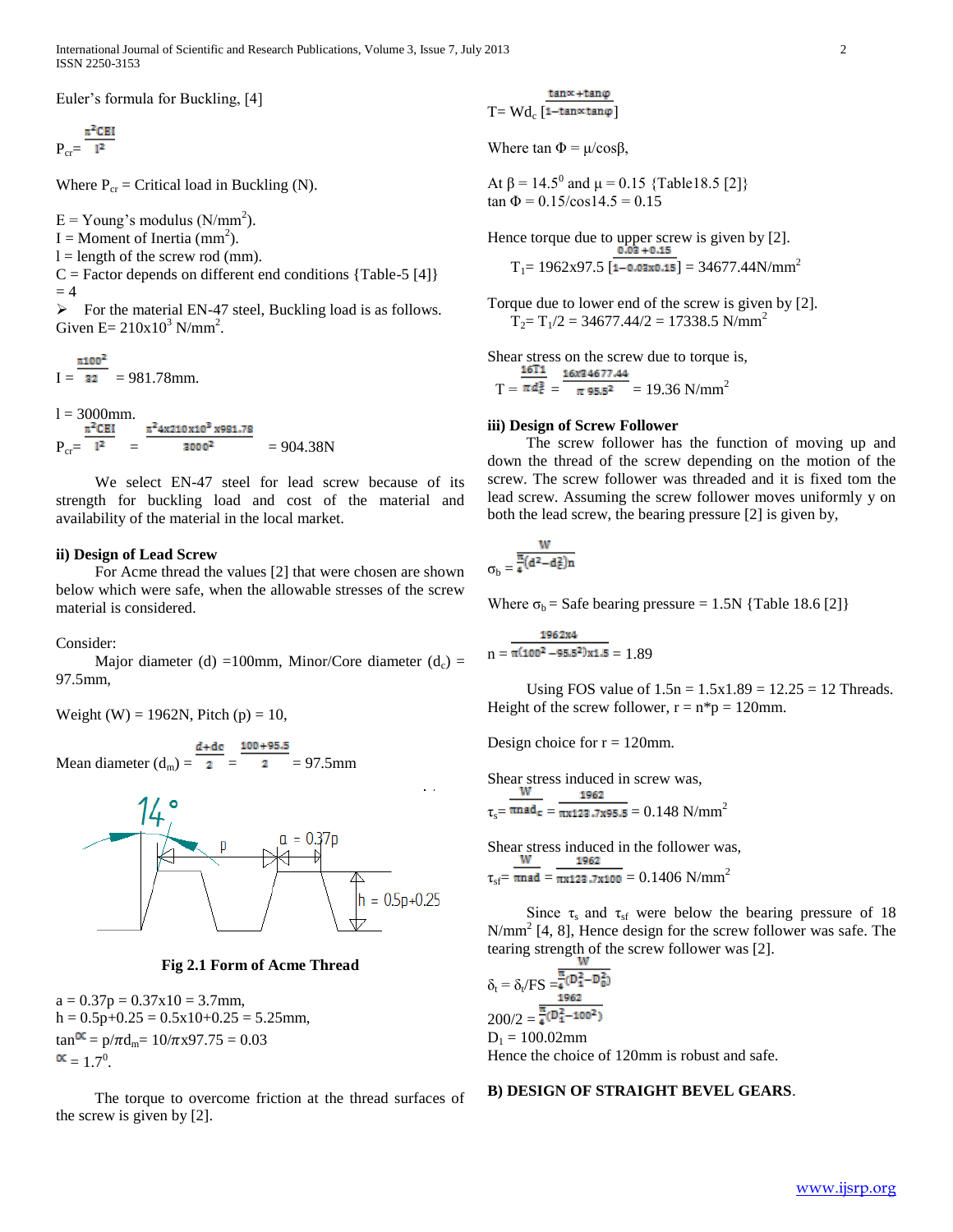International Journal of Scientific and Research Publications, Volume 3, Issue 7, July 2013 3 ISSN 2250-3153

 The bevel gears are used to transmit power form gear box to lead screws. The design of pinion and driven bevel gears are as follows [3].

Pressure angle  $\alpha = 20^{\circ}$  full depth involutes

 $\triangleright$  Moderate medium shock and 3hrs/day Hence service factor  $C_s = 1.25$  {Table 2.33[3]} Pinion material as Alloy steel, case hardened (SAE2320) From Table 2.16[3]  $\sigma_{01} = 345$  N/mm<sup>2</sup>

 Select minimum number of teeth on pinion to avoid interference for 20<sup>0</sup> full depth involutes systems  $z_1 = 15$  {Table 2.92[3]}.

 $i = n_1/n_2 = z_2/z_1 = d_2/d_1$ Number of teeth on gear  $z_{2} = n_1/n_2 * z_1 = 300/10x15 = 45$ Gear ratio i =  $n_1/n_2 = 300/10 = 3$ For right angle bevel gear i.e.,  $\sigma = 90^\circ$ Pitch angle of pinion  $\delta_1 = \tan^{-1}(1/i) = \tan^{-1}(1/3) = 18.435^0$ Pitch angle of gear  $\delta_2 = \tan^{-1} i = \tan^{-1} 3 = 71.565^{\circ}$ Formative number of teeth in a straight teeth bevel pinion  $z_{\rm v1} = z_2/\cos \delta_2 = 15/\cos 18.435^\circ = 15.8114$ Formative number of teeth in a straight teeth bevel gear  $z_{\text{v2}} = z_2/\cos \delta_2 = 45/\cos 71.565^\circ = 142.3021$ Lewis form factor for  $20^0$  full depth Involute system  $y = 0.154 - 0.192 / z_v$ . Form factor for pinion  $y_1 = 0.09632$ Form factor for gear  $y_2 = 0.1476$ To select gear material equate  $\sigma_{01}y_1$  to  $\sigma_{02}y_2$ i.e., 345x0.09632 =  $\sigma_{02}$ x0.1476;  $\sigma_{02}$  = 225.138 N/mm<sup>2</sup> From Table 2.16[3], select the gear material such that its value of  $\sigma_{02}$  must be nearer to 225.138 N/mm<sup>2</sup>. Hence select steel, SAE1030, heat treated. Hence  $\sigma_{02}$  =220 N/mm<sup>2</sup>

#### **(a)Identify the weaker member**

| Particu | $\sigma_{\rm o}$ | V     | $\sigma_0$ y | Material      | Rema |
|---------|------------------|-------|--------------|---------------|------|
| lars    |                  |       |              |               | rks  |
| Pinion  | 345              | 0.096 | 33.23        | Alloy         |      |
|         |                  |       |              | steel case    |      |
|         |                  |       |              | hardened      |      |
|         |                  |       |              | <b>SAE232</b> |      |
|         |                  |       |              | O.            |      |
| Gear    | 220              | 0.147 | 32.47        | <b>SAE</b>    | weak |
|         |                  |       |              | 1030          | er   |
|         |                  |       |              | Heat          |      |
|         |                  |       |              | treated       |      |
|         |                  |       |              | steel         |      |

As  $\sigma_{02}y_2 < \sigma_{01}y_1$ , gear is the weaker member. Therefore design should be based on gear.

#### **(b)Design**

### 9550+1000+PCs

(i) Tangential tooth load  $F_t =$  nr where r in mm Hence tangential tooth load of the weaker member  $F_{t2}$  = 9550\*1000\*PC<sub>5</sub>  $n_2r_2$ 

Pitch circle radius of gear  $r_2 = d_2/2 = mz_2/2 = m*45/2 =$ 22.5m

# $9550*1000*25*1.5$  39791.67N  $F_{t2} = 400*22.5m =$  $\mathbf{m}$ (ii) Tangential tooth load from Lewis equation  $R-b$  $F_t = \sigma_0 C_v b Y_m (\overline{R})$

Tangential tooth load of the weaker member R-b  $F_{t2} = \sigma_{02} C_v b \pi y_{2m}(\overline{R})$ 

Cone distance 
$$
R = \frac{m}{2}\sqrt{z_1^2} + z_2^2 = \frac{m}{2}\sqrt{15^2 + 45^2} = 23.717m
$$

For face width  $\frac{R}{4} < b > \frac{R}{3}$ 

23,717m  $\mathbf{a} = \mathbf{a} = 7.9$ m........ (1)

**D** 

The face width of the bevel gear is generally taken as 10m or **a** whichever is smaller

As 
$$
\frac{2}{3}
$$
 = 7.9m < 10m, take face width b = 8m  
\nHence F<sub>12</sub> = (220) (K<sub>v</sub>) (8m) ( $\pi$ x0.1476) (m) ( $\frac{23.717m - 8m}{23.717m}$ ) = 540.83m<sup>2</sup> K<sub>v</sub>.... (2)

Equating the equation (1) and (2)

i.e., 
$$
\frac{39791.67N}{m} = 540.83m^2k_v
$$

Therefore,  $m^2 k_v = 73.576$ ....... (3)

Mean pitch line velocity of the weaker member 
$$
v_m = \frac{\pi m z_2 n_2}{60000}
$$
  
=  $\frac{\pi * m * 45 * 400}{60000}$   
= 60000 = 0.9425m

By trial & error method, Assume m =6mm

 $v_m = 0.9425x6 = 5.655m/sec$ 

Therefore, Velocity factor  $C_v = K_v = \frac{1}{3 + 5.655} = 0.34662$ From equation (3)

 $(6^3)$   $(0.34662) \ge 73.756$ 74.787 < 73.756

Hence suitable, Therefore module  $m = 6$ mm

#### **(c) Dimensions**

From Table 2.1[3]  $\alpha = 20^{\circ}$  Full depth Addendum  $h_a = 1m = 6m$ Dedendum  $h_f = 1.25m = 7.5mm$ Working depth  $h^1 = 2m = 12$ mm Total depth  $h = 2.25m = 13.5mm$ 

Tooth thickness  $s = \overline{2} = 9.425$ mm Minimum clearance  $c = 0.25m = 1.5mm$   $\pi d$ -n-